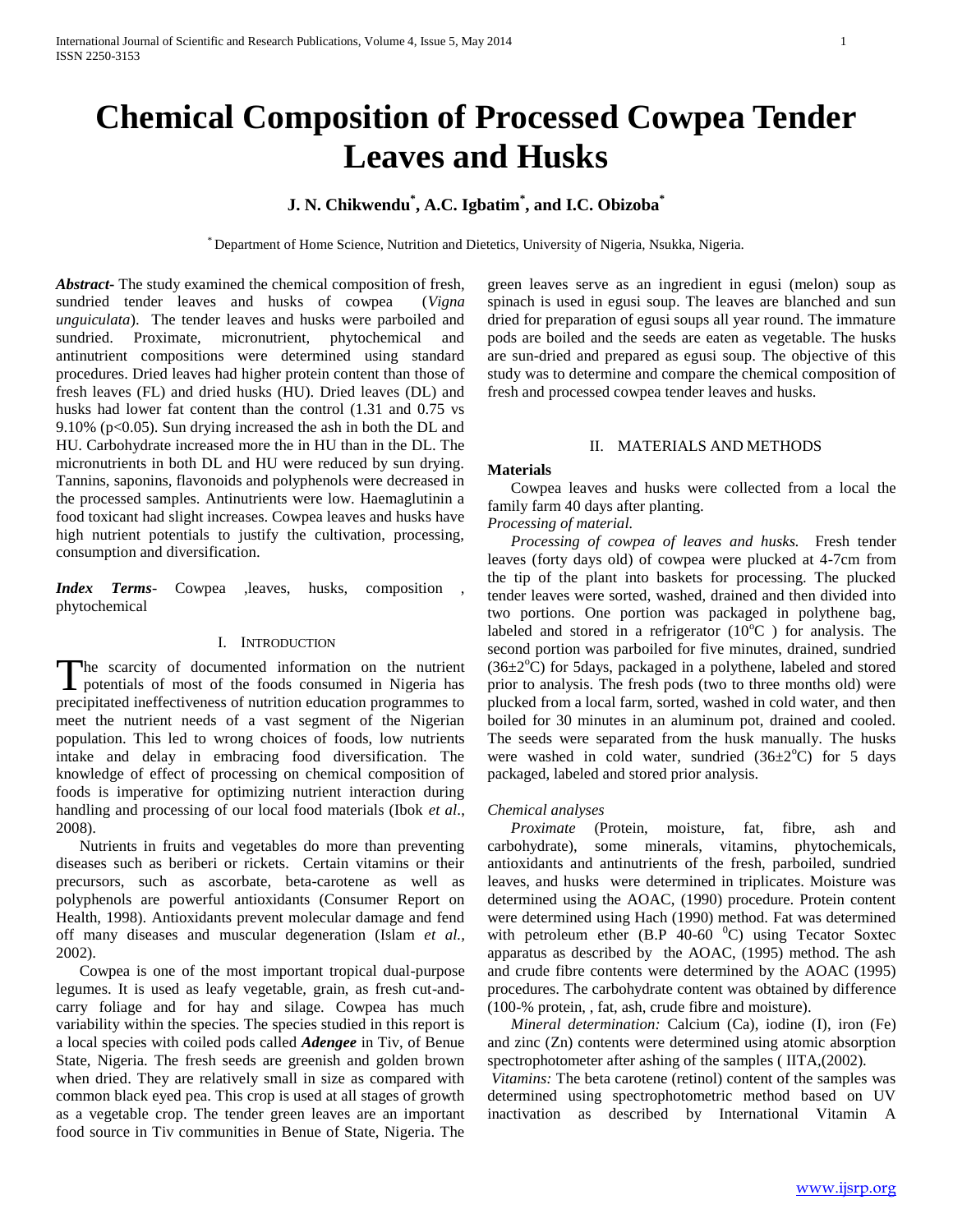Consultative Group (IVACG, 1982).Vitamin C was determined using the procedure described by AOAC (2005).

 *Phytochemical composition:* Flavonoids were determined by the method of Salchi *et al,* (1992). Saponins were determined as described by Sharva *et al*,(1964).

 *Anti nutrient composition:* Oxalate was determined by titration method of Salchi *et al*, (1992).

#### *Statistical analysis*

 The data from the triplicate determinations were analysed using analysis of variance (Steel and Torrie, 1980). Means where significantly different were separated by Least significant deference (LSD) test. Significance was accepted at P<0.05.

#### III. RESULTS AND DISCUSSION

 *Proximate composition of cowpea tender leaves and husks* Table 1 shows the proximate composition of processed tender leaves and husks of cowpea. The protein content of the leaves and husks varied from 13.95 to 39.24%.The dried leaves had significantly higher (P<0.05 protein content than those of the fresh leaves and husks. The higher protein (39.24%) content of the dried tender leaves was due to concentration effect. Ahenkora *et al.* (1998) reported 27.1 to 34.7% (dry weight basis) protein for cowpea grown in Ghana. Imungi and Potter (1983) using cowpea from Kenya grown for their leaves as vegetable obtained protein values that ranged from 32.8 to 34.3%. In addition, Mwandi *et al.* (2008) studied the nutrients and anti-nutrients content of raw and sundried sweet potato leaves and reported crude protein content that varied from 26.37 to 37.06% (dry weight baiss).The value obtained in this was comparable to those reported previously.

 The fat content of the fresh leaves (9.00%) was higher (P<0.05) than that of the DL and HU. Vegetables generally have low fat content to maintain the cell wall integrity. Mamiro *et al.* (2011) reported improved varieties of cowpea leaves have high fat content ranging from 8 to 11.2% as compared to the local varieties (5.4%). Oguntona (1998) reported that, fat content for green leafy vegetables scarcely exceeds 1.0%.

 The decreases in fat content due to drying might be associated with loss of some volatile compounds. Mamiro *et al.* (2011) reported that the improved varieties of cowpea leaves have high fat content ranging from 8 to 11.2% as compared that of to the local varieties (5.4%), however, Oguntona (1998) observed that, fat value for green leafy vegetables scarcely exceeds 1.0%.

 The ash content of the leaves and husks varied, values ranged from 4.80 to 14.80 %. Ash value increased due to loss of moisture by sun drying in the dried leaves and husks samples relative to the fresh leaves (P<0.05). Parboiling with sundrying decreased fibre in dried leaves and the husks as against the fresh leaves (P<0.05). Fibre has beneficial effects on blood cholesterol. It aids prevention of bowel disease. In diabetics, fibre improves glucose tolerance (Ashaye, 2010). However, high crude fibre of some legumes inhibits absorption of some minerals, such as, calcium (Chikwendu, 2007).

 Carbohydrate value was affected by treatments. The dried husks (53.99) had much higher value carbohydrate content than the fresh and dried leaves. The higher carbohydrate value (53.99%) for dried husks was due to its lower moisture, high fibre and low fat contents. This value agreed with Ohler *et al.* (1996) who reported 36 to 56% carbohydrate in some cowpea varieties with varying foliage age. High carbohydrate value for dried husks suggests that dried husks could supply more energy in diets than the leaves. Bubenhein *et al.*(1990) documented that, low fat, high complex carbohydrate and moderate protein are characteristics of edible portion that is suitable for vegetarian diet in a space-deployed bio-generative life support system. These qualities make cowpea a candidate crop for controlled ecological life support systems (CELSS) (Ahenkora et al., 1998; Bubenhein, *et al.,* 1990).

| Sample    | Protein $(\%)$                                   | $\text{Fat}(\%)$ | Ash $(\%)$             | $Fibre(\%)$                | $Carbohydrate(\%)$     |
|-----------|--------------------------------------------------|------------------|------------------------|----------------------------|------------------------|
| FL        | $21.98^{\circ} \pm 0.01$ $9.00^{\circ} \pm 0.01$ |                  | $4.80^{\circ}+0.01$    | $25.11^{\circ}$ +0.01      | $39.11^a \pm 0.01$     |
| DL.       | $39.24^{a} \pm 0.02$ $1.31^{b} \pm 0.01$         |                  | $14.80^{\circ}$ + 0.03 | $14.26^{\circ}$ $\pm 0.04$ | $30.39^b \pm 0.04$     |
| <b>HU</b> | $13.95^{\circ}+0.01$ 0.78 <sup>c</sup> +0.68     |                  | $10.86^{\circ}$ ± 0.01 | $20.42^{\text{ a}}\pm0.03$ | 53.9 $^{\circ}$ ± 0.03 |

 $FL =$  fresh leaves,  $DL =$  Dried leaves,  $HU =$  Husks of cowpea .Means  $\pm$  SEM of three determinations Values at the same vertical column with different superscripts were significantly different (P<0.05).

#### *Mineral composition of cowpea tender leaves and husks*

 The mineral and vitamin composition of processed tender leaves and husks of cowpea is shown in Table 2. Iron (Fe) value for fresh leaves was significantly (P<0.05) higher in fresh leaves relative to those based on dried samples. The values were fairly higher in fresh and dried leaves Fe (77.29 and 7.50mg) than the husks (0.94mg). The differences in Fe was significant (P<0.05). The higher (77.29mg)(Table 2) in fresh leaves was not a surprise. It is known that some micronutrients are much more available in fresh than in dry form (Udofia, 2005; Wachap, 2005). These workers observed that, many fresh fruits and vegetables from Akwa Ibom and Taraba States, Nigeria contain more Fe than

dried samples. The lower Fe for husks (0.94mg) (Table 2) meant that cowpea husks are poor sources of Fe.

 Zinc levels differed. The fresh leaves had 12.91mg which was significantly higher (P<0.05) than those of sundried leaves and husks (1.66 and 1.95mg, respectively).

 The iodine values in both samples differed. The value for the fresh leaves was 519.47  $\mu$ g, which was higher (P<0.05) relative to those for sundried leaves and husks. Parboiling and sundrying reduced iodine in both samples. Fresh samples had much more Ca (39.87), phosphorus (383.20), vitamin C, (59.24) and beta carotene (RE)(9.10RE/100g).The higher concentrations of Zinc, calcium, iodine, beta carotene (RE) and ascorbate in fresh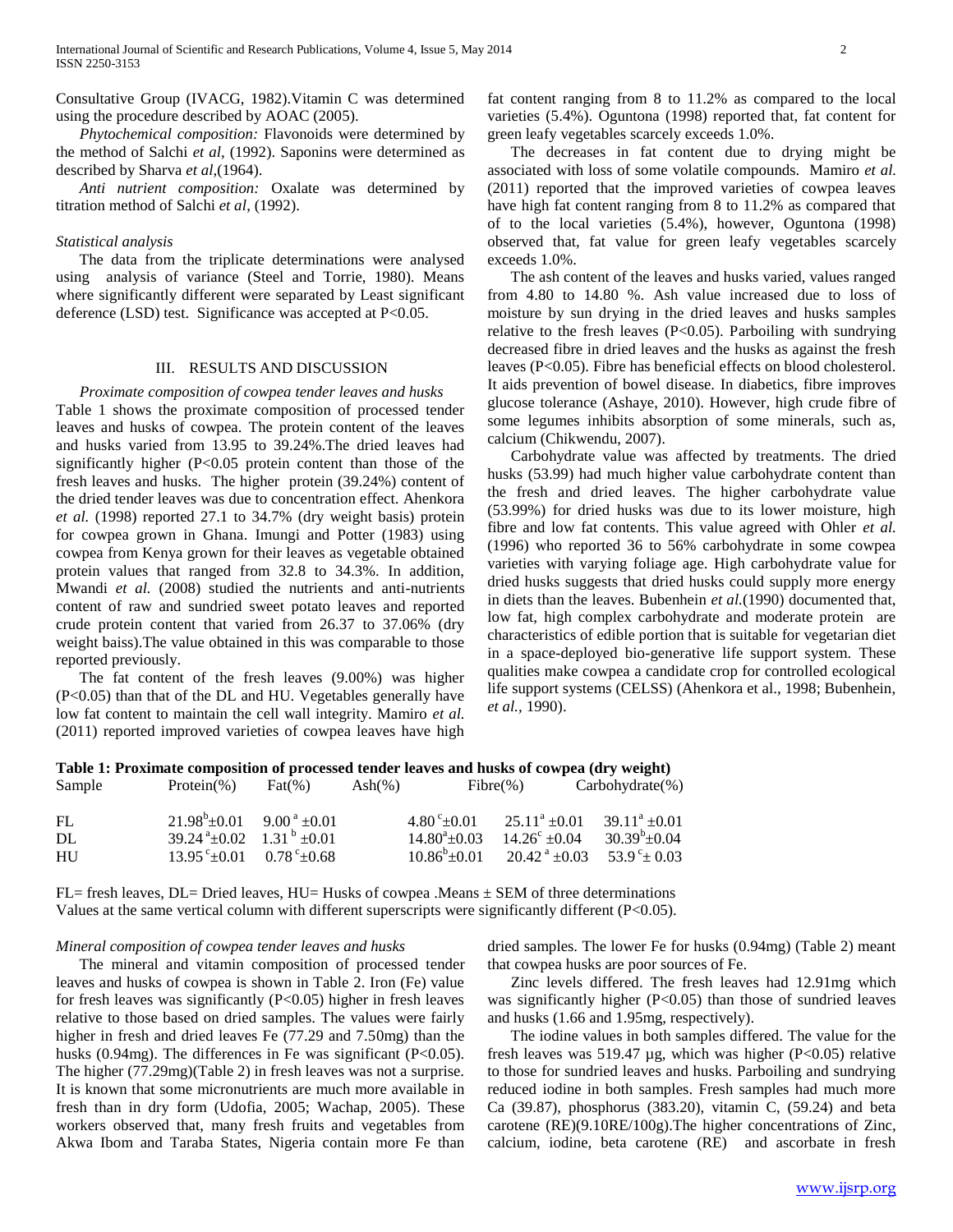cowpea leaves further buttressed the point that, fresh vegetables contain more micronutrients than their dried forms( Table 2). The fair levels of iron and ascorbate is desirable. This is because ascorbate could interact with iron to improve its absorption and utilization when the leaves are consumed as component of a diet (Achinekwu, 1998). Iron is important for its antioxidant effect, production of red blood cell, oxygen transportation and the functioning of many enzymes. Nnam and Onyeke (2003) worked on red and yellow sorrel and observed that ascorbate is a very powerful antioxidant and very good iron enhancer.

 The decrease in all the micronutrients in drid leaves and husks of cowpea (Table 2) were contrary to results of Asante, Adu-dapaah and Acheampong (2010). They observed that, fresh cowpea leaves had 265mg calcium and 65mg phosphorus, respectively. Calcium and phosphorus are required for building healthy bones. The Ca/ P ratio is essential for calcium fixation in human body. This makes these vegetables essential for children, pregnant women and the elderly.

The slight  $\beta$  -carotene decreases in leaves and husks after parboiling and sundrying (9.10RE to 0.25 and 0.03RE) might be due to evaporation of volatile compounds. Mosha *et al.* (1996) observed a similar fact that traditional sundrying of cowpea leaves led to severe losses of pro vitamin A. Ohler *et al.* (1996) reported that, raw leaves are high in carotene and folacin. About 80% of these vitamins might be lost during cooking.

 The appreciable levels of zinc and iodine in cowpea leaves and husks are very important in human nutrition (Table 2). FAO (1997) reported that, iodine in plant foods depends on its level in food and its availability in the soil. Zinc is vital in the enzyme system, formation of bone tissues, healing of wounds and sores as well as production of proteins. It protects the skin and improves resistance to infections.

Table 2: Mcronutrient composition of processed tender leaves and husks of cowpea per 100g (dry weight)

| Sample    | lron(mg)                                  | Zinc(mg)                                      | Calcium (mg)                                 | lodine(ug)                                   | <b>Phosphorus</b><br>(mg)                    | <b>B-carotene</b><br>(RE)                    | <b>Vitamin</b><br>C(mg)                   |
|-----------|-------------------------------------------|-----------------------------------------------|----------------------------------------------|----------------------------------------------|----------------------------------------------|----------------------------------------------|-------------------------------------------|
| FL.       | $77.29^{\circ}$ +0.01                     | $12.91^{\circ}$ +0.04                         | 39.87 <sup>a</sup> +0.01                     | $519.47^{\circ}$ +0.01                       | $383.20^{a} + 0.03$                          | $9.10^{\circ}$ +0.01                         | $59.24^{\circ}+0.01$                      |
| DL.<br>HU | $7.50^{b} + 0.00$<br>$0.94^{\circ}$ ±0.01 | $1.66^{\circ}$ + 0.01<br>$1.95^{\circ}$ ±0.01 | $1.40^{\circ}$ +0.01<br>$0.25^{\circ}$ ±0.00 | $136.35^{b} + 0.01$<br>$90.34^{\circ}$ ±0.01 | $135.60^{\circ}$ ±0.01<br>$97.39^{c} + 0.05$ | $0.25^{\circ}$ +0.00<br>$0.03^{\circ}$ ±0.00 | $1.39^{b} + 0.01$<br>$0.59^{\circ}$ ±0.01 |

 $FL =$  fresh leaves,  $DL =$  Dried leaves,  $HU =$  Husks of cowpea. Means  $\pm$  SEM of three determinations

Values at the same vertical column with different superscripts were significantly different (P<0.05).

#### *Phytochemical content of cowpea tender leaves and husks*

 The higher levels of tannins, saponins and polyphenols have some health implications (Table 3). Formally, these phytochemicals were known as antinutrients. They inhibit absorption and bioavailability of nutrients. For example, phytate reacts with metals to form insoluble phytate-metal complexes (Nnam and Onyeke, 2003). Recent information depicts that tannins and saponnins have the capability to lower serum cholesterol and fight cancers in low concentrations in the body (Whitney and Rolfes, 2005). Drying reduced flavonoids in fresh leaves from 26.72 to 3.77% more than five times the original value (26.72%) (Table 3). Fresh leaves had significantly high

flavonoids than dried leaves and husks (26.72 vs. 3.77 and 1.13%, each).The decrease in flavonoids in dried leaves and husks was probably due to heat. Processing may decrease or completely remove flavonoids. They are heat stable but may leach into cooking water (Grodner and Anderson, 2005). Fresh leaves had higher polyphenol (32.56mg) relative to those of sundried leaves and husks (32.56 vs. 9.55 and 9.05mg, each) The appreciable levels of polyphenols (9.05 to 32.56mg/100g) and tannins ( 2.75 to 4.12mg) showed that this vegetable has nonnutritive substances (phytochemicals) that might have disease fighting properties.

# **Table 3: Phytochemical composition of processed tender leaves and husks of cowpea per 100g**٭

| <b>Sample</b> | Tannins           | <b>Saponins</b>   | <b>Flavonoids</b>  | <b>Polyphenols</b> |
|---------------|-------------------|-------------------|--------------------|--------------------|
|               | (mg)              | (mg)              | $\frac{1}{2}$      | (mg)               |
| FL            | 4.12 <sup>a</sup> | 0.23 <sup>a</sup> | 26.72 <sup>a</sup> | 32.56 <sup>a</sup> |
| DL            | $2.75$ $\degree$  | 0.06 <sup>c</sup> | 377 <sup>b</sup>   | $9.55^{b}$         |
| HU            | $3.05^{b}$        | $0.14^{b}$        | $1.13$ $\degree$   | 9.05 <sup>c</sup>  |

FL= fresh leaves, DL= Dried leaves, HU= Cowpea Husks. Means  $\pm$  SD of three determinations Values in the same vertical column with different superscripts were significantly different (P<0.05).

 *Antinutrient and food toxicant content of cowpea tender leaves and husks*

 Parboiling and sundrying increased haemaglutinin in both leaves and husks .Value for dried leaves much higher than those of fresh leaves and dried husks (5.91 vs.4.86 and 4.99Hu/mg). There was a significant difference among samples(P<0.05).The higher levels of haemaglutinin in dried leaves and husks (Table

4) strongly suggests that fresh leaves could be better consumed to avoid high consumption of this food toxicant higher in dried leaves and husks. Sundrying caused decreases in oxalate in leaves and husks (4.59 to 1.42 and 1.58mg). The decrease was much more in leaves as against husk (1.42 vs. 1.58mg). Phytate was decreased in dried leaves and husks from 5.99 to 2.90 and 4.04mg. The decrease was much more in dried leaves (2.90mg).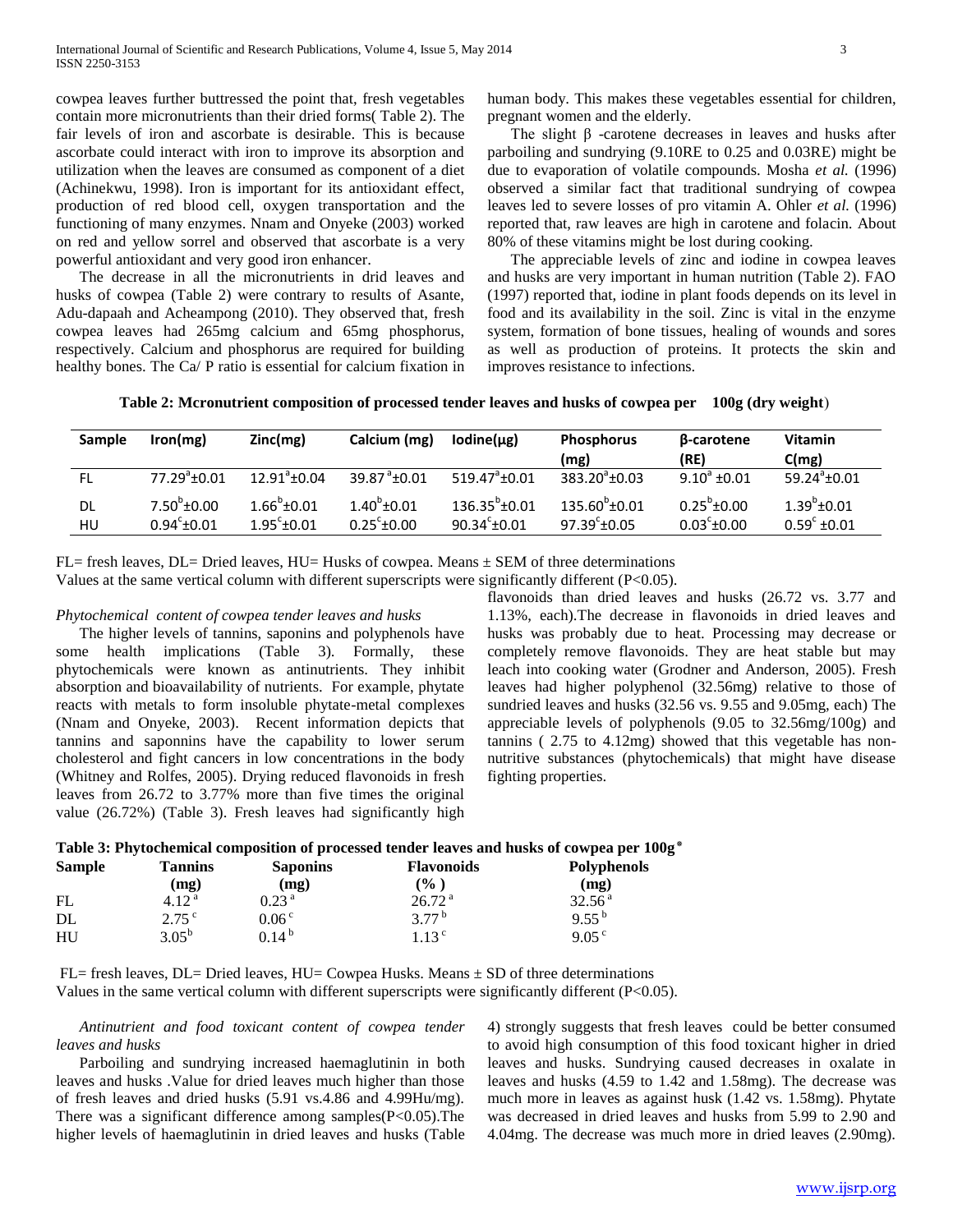Fresh leaves had the highest value (5.99mg). Drying caused 3.09mg decrease in dried leaves (5.99-2.90mg).There was a significant difference in all samples  $(P<0.05)$ . However, the levels of phytate, oxalate and haemaglutinin were within safety levels. The zinc: phytate ratio was between 4.95 in fresh leaves and 8.8 for dried leaves and 8.27 for dried husks, respectively. Wucher and Brown (2000) reported that the zinc phytate ratio of <5 produces good zinc bio-availability. However, values between 5-15 produces moderate zinc bioavailability and values above 15 precipitates poor zinc bioavailability in the body.

Table 4: Anti nutrient composition of processed tender leaves and husks of cowpea per 100g

| Sample   | Phytate (mg)                           | Oxalate (%)                            | [17] Mreaim Beleti Mhwaga, A. M.; Mamiro, D. P.; Mwanri, A. W. and Kinabo,<br>$J_{(1)}$ (2011). Nutritional quality and utilization of local and improved<br>complex varieties in some regions in Tanzania. African Journal of Food,                                           |
|----------|----------------------------------------|----------------------------------------|--------------------------------------------------------------------------------------------------------------------------------------------------------------------------------------------------------------------------------------------------------------------------------|
|          | $5.99^{\degree}$ ±0.01                 | $4.59^{\degree}$ ±0.00                 | Aconitute, Olutrition and Development. p51988. www.thefreelibrary.com                                                                                                                                                                                                          |
| DL<br>HU | $2.90^{\circ}$ ±0.01<br>4.04 $b$ ±0.01 | $1.42^{\circ}$ 0.01<br>$1.58^{b}$ 0.01 | [18] Oguntona, T. (1998). Green leafy vegetables. In: Osagie, A. U and Eka, O.<br>U. (245) Wuth tional Quality of plant foods, Nigeria. 120-123.<br>[19] $\frac{A_1 Q Q}{C_1}$ $\stackrel{\text{d}}{=} \frac{Q_1 Q}{C_1}$ (2010). Effect of processing methods on chemical and |

 FL= fresh leaves, DL= Dried leaves, HU= Husks of cowpea.  $Means \pm SD$  of three determinations

 Values at the same vertical column with different superscripts were significantly different (P<0.05).

 As judged by the results, the vegetative parts of cowpea (leaves and husks) have promising nutritional attributes. Comparisons with other leafy vegetables (sweet potato edible leaves) indicate good potential for processing to increase dry matter. The low levels of antinutrients and food toxicant contents are of nutritional importance. This is because the presence of antinutrients reduce bioavailability of nutrients. The consumption of these vegetative parts of cowpea (leaves and husks) may serve as good sources of nutrients for vegetarians, school children, pregnant women and adults.

#### **REFERENCES**

- [1] Ibok, O.,Ellis, W. O.,Owusu, D.(2008). Nutritional potential of two leafy vegetables: Moringa oleifera and Ipomea batatas leaves. Scientific Research and Essay, 3 (2), 57-60.
- [2] Consumer Reports on Health (1998). Consumer union of U.S., Inc., Yonkers, N Y.10703-10705.
- [3] Islam, S. M., Yonshinioto, M., Yahara, S., Okuno, S., Ishiguro, K., Yamakawa, O. (2002). Identififcation and characterization of folial Polypheolic composition in sweet potato ( Ipomea batatas L.) genotypes. Journal of Agricultural Food Chemistry,50: 3718-3722.
- [4] Hach (1990). Hach Dr/3000 spectrophotometer manual. Colorado, USA: Hach company Word headquarters.
- [5] AOAC (1990). Official methods of Analysis of the Association of Official Analytical Chemists, Washington D.C. 15th ed.
- [6] AOAC (1995). Official methods of Analysis of the Association of Official Analytical Chemists, Washington D.C. 16th ed.
- [7] International Institute of Tropical Agriculture (2002). Methods of mineral analysis, atomic absorption spectrophotometer.
- [8] International Vitamin A Consultative Group (1982). Biochemical methodology for the assessment of Vitamin A status. The Nutrition Foundation, Washington, D.C; USA.
- [9] AOAC (2005). Official methods of Analysis of the Association of Official Analytical Chemists, Washington D.C. 18th ed.
- [10] Salchi. M. H., Aynechi, Y., Amin, G. H.and Mahmoodi, Z. (1992). Survey of Iranian plants for Saponins, alkaloids, flavonoids and tannins,2,281-291.
- [11] Sharva, T. N., Camp, B. J. and Dolahite, J. W. (1964). The Chemistry of toxic constituent of xanthocephalum species.Annual Journal of New York Academy of Science, 3, 737.
- [12] Ahenkora, K., Adu-Dapaah, H.K., Agyemang, A. (1998). Selected nutritional components and and
- [13] sensory attributes of cowpea (Vigna unguiculata L. Walp). Plant Foods for Human
- [14] Nutrition, 52, 5221-5229.
- [15] Imungi and Potter, N. N. (1983). Nutrient content of raw and cooked cowpea leaves. Journal of Food Science,48 (4),1252-1254.
- [16] Mwandi, A. W.; Kogi-Makau, W. and Laswai, H. S. (2008). Nutrients and antinutrients composition of raw, cooked and sundried sweet potato leaves. African Journal of Food, Agriculture, Nutrition and Development.[online] www.thefreelibrary.com.
- **(Hu/g)**<br> **(Hu/g)** varieties in some regions in Tanzania, African Journal of Food ±0.00 4.86 <sup>c</sup> ±0.01 Agriculture, Nutrition and Development. p51988. www.thefreelibrary.com cowper varieties in some regions in Tanzania. African Journal of Food,
- [18] Oguntona, T. (1998). Green leafy vegetables. In: Osagie, A. U and Eka, O.<br>
(1994). [18] Oguntonal Ouality of plant foods. Nigeria. 120-123. U. (eds) Nutritional Quality of plant foods, Nigeria. 120-123.
- $\frac{0.01}{19}$   $\frac{A_{3}^{10}Q_{9}^{10} + 0.01}{A_{3}^{10}Q_{9}^{10} + 0.01}$ . Effect of processing methods on chemical and consumer acceptability of Renaf and Corchorus vegetable. Journal of American Science, 6 (2), 165-170.
	- [20] Chikwendu, N.J. (2007). Chemical composition of four varieties of groundbean (kerstingiella geocarpa). Journal of Agriculture, Food, Environment and Extension, 6(2), 79-85.
	- [21] Ohler, T. A; Nielson, S. S.; and Mitchell, C. A. (1996). Varying Plant Density and Harvest Time to optimize Cowpea Leaf Yield and Nutrient Content. Hortscience, 31(2)193-197
	- [22] Bubenheim, D. I., Mitchell, C. A. and Nelson, S.S.(1990). Utility of cowpea foliage in a crop production systems for space. In J. Janick & J.E.Simons (Eds.), Advances New Crops. Portland: Timber Press. 535-538.
	- [23] Udofia U. S. (2005) Effect of traditional processing techniques on leafy vegetable and starchy staples consumed in Akwa Ibom State, Nigeria. Ph.D. Thesis. Department of Home Science, Nutrition and Dietetics, University of Nigeria.
	- [24] Wachap, E. D. (2005). Effects of sun and shade drying on nutrient qualities of six seasonal green leafy vegetables used in soups and dishes in Taraba state, Nigeria. Ph.D Thesis. Department of Home Science, Nutrition and Dietetics. University of Nigeria, Nsukka
	- [25] Achinekwu, S. C. (1998). Nuts and seeds. In: Osagis, A.U.; Eka, O.U (eds), Nutritional quality of plant foods. Pubay Post Harvest Research Unit, Department of Biochemistry, University of Benin, Benin city, Nigeria.
	- [26] Nnam, N. M. and Onyeke, N. G. (2003). Chemical composition of two varieties of sorrel ( Habiscus sabdariffa L.), calyces and the drinks made from them. Plant Foods for Human Nutrition, 58,1-7.
	- [27] Asante, I. K., Adu-Dapaah, H. & Acheampong A.O. (2010). Determination of Some mineral components of cowpea (Vigna unguiculata L. Walp) Using Instrumental Neutron Activation Analysis. www.wajae.org/papers/papervol ll/determination%2020of%2
	- [28] Anderson, J. P.(1991). Nutritional Biochemistry of Calcium and Phosphorus. Journal of nutritional biochemistry. 2:300-307.
	- [29] Mosha, T. C., Pace, R. D., Adeyeye, S., Lawal, H. S., Mtebe, K. (1997). Effects of traditional processing practices on the content of total carotenoid, β- carotene, α- carotene and Vitamin A activity of selected Tanzanian vegetables. Plant Food for Human Nutrition, 50, 189-201.
	- [30] Whitney, E. and Rolfes, S. R. (2005). Understanding nutrition. USA: Thomson Wadsworth. 3rd ed. P466.
	- [31] Grodner, M.; DeYoung, S. and Anderson, S. (2005). Foundations and clinical application of Nutrition: A nursing Approach.USA: Mosby Inc. 2nd ed.P175.
	- [32] Wucher, S. E. and Brown, K. H. (2000). Zinc and your health: Micronutrient initiative. Canada: Ottawa.